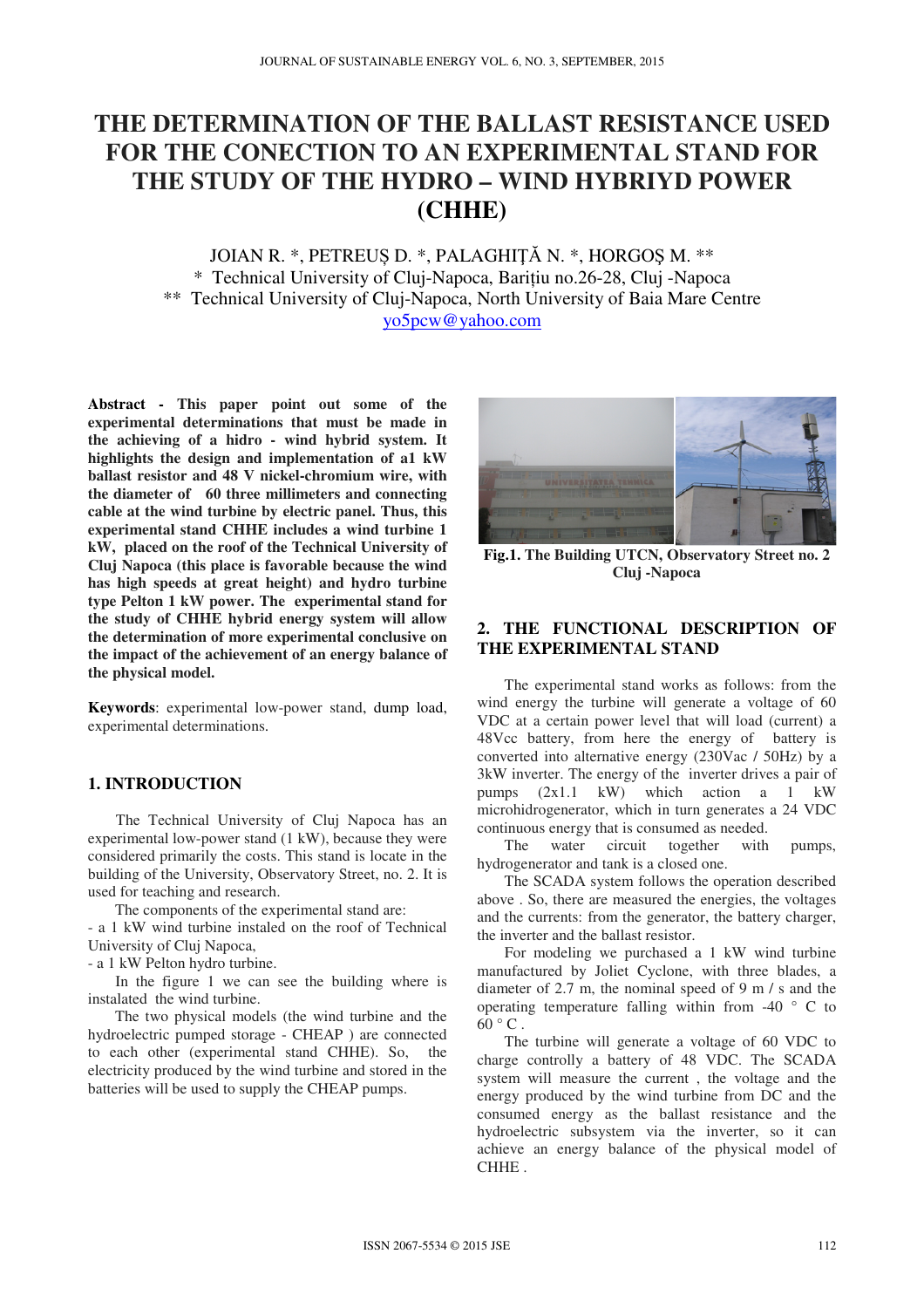•



**Fig.2. Subsystem wind hydro- physical model CHHE overview: 1 - water tank; 2 - Pelton hydraulic turbine; 3 - Pump; 4 - digital manometer; 5 - Prize INVERTER OUTPUT; 6 - Remote inverter; 7 - Electric panel ; 8 - Battery charging controller; 9 - Inverter; 10 - Battery; 11 - Dump load; 12 - hydro load resistors.** 

### **3. MODELING RESISTANCE BALLAST (DUMP LOAD)**

 In the case of the wind turbines with variable speed (there is no system that adjusts the speed) and alternator, there should be used an electronic controller for the load, which is designed to prevent turbine over speed when there is not an electrical load (consumers) and the batteries are charged. It will be necessary to identify this situation and to connect a dump load (load ballast) . This dump load is usually carried out in air-cooled electric resistor (naturally or forced). As show the Figure 3, the dump load will be connected in circuit with the switch K2 and the heat that it produces is not salvage. The sizing of the dump load will be made at the maximum voltage:

$$
U_{\text{CC,max}} \cong 1.1 \text{ V}_{\text{CC}} \cong 55 \text{ V}_{\text{CC}}
$$
 (1)



**Fig.3. Battery Charger** 

 To protect the generator when is wind, because it would not race, the power of loads will be taken  $P_R$  = 1000 W.

Using the formula:

$$
P = U \cdot I = \frac{U^2}{R},\tag{2}
$$

we calculate the resistance R :

$$
R = \frac{U^2}{P} = \frac{55^2}{1000} = 3.02 \,\Omega \,. \tag{3}
$$

 We neglect the variation of the resistance in temperature, because we estimate a heat of  $\Delta\theta \approx 500^{\circ}C$ , if the cooling is natural (outdoor).

 We made checking calculations and if we find a higher heating, the solution adopted is the switching to the forced cooling, that we will resize so that we have  $\Delta\theta \leq 500^{\circ}C$ .

 The material chosed for the resistance is the alloy Cr - Ni 60 (Cr20Ni60Fe20) having the following characteristics:

- resistivity:  $\rho = 1.1x10^{-6} \Omega m$ ;
- density:  $\rho = 8.2x10^3 Kg/m^3$
- maximum temperature:  $\theta_m = 1075$ °C;
- admissible specific power:

 $p_s = 1.4x10^4 W/m^2$ .

 The load resistance was achieved with a round wire, spiral on the ceramic surface (Figure 4).



**Fig.4. The load resistance: 1 - housing; 2 - clamp connection; 3 - wire connection; 4 - Connection terminals; 5 - wire resistive twisted; 6 - guide rail; 7 ceramic pieces; 8 - fasteners.** 

We calculate :

$$
d = 0.74 \left[ \left( \frac{P_r}{U} \right)^2 \cdot \frac{\rho}{P_r} \right]^{1/3} = 0.74 \left[ \left( \frac{1000}{55} \right)^2 \cdot \frac{1.1 \times 10^{-6}}{1.3 \times 10^4} \right]^{1/3} \approx 3 \, mm \,,
$$

where:

$$
p_r = 1.3 \cdot 10^4 \frac{W}{m^2} \le p_s = 1.4 \cdot 10^4 \frac{W}{m^2}.
$$
 (4)

The length of the line will be :

$$
l = \frac{P_R}{\pi \cdot d \cdot p_r} = \frac{1000}{\pi \cdot 3 \cdot 10^{-3} \cdot 1.3 \cdot 10^4} \approx 8.16 \, m \, . (5)
$$